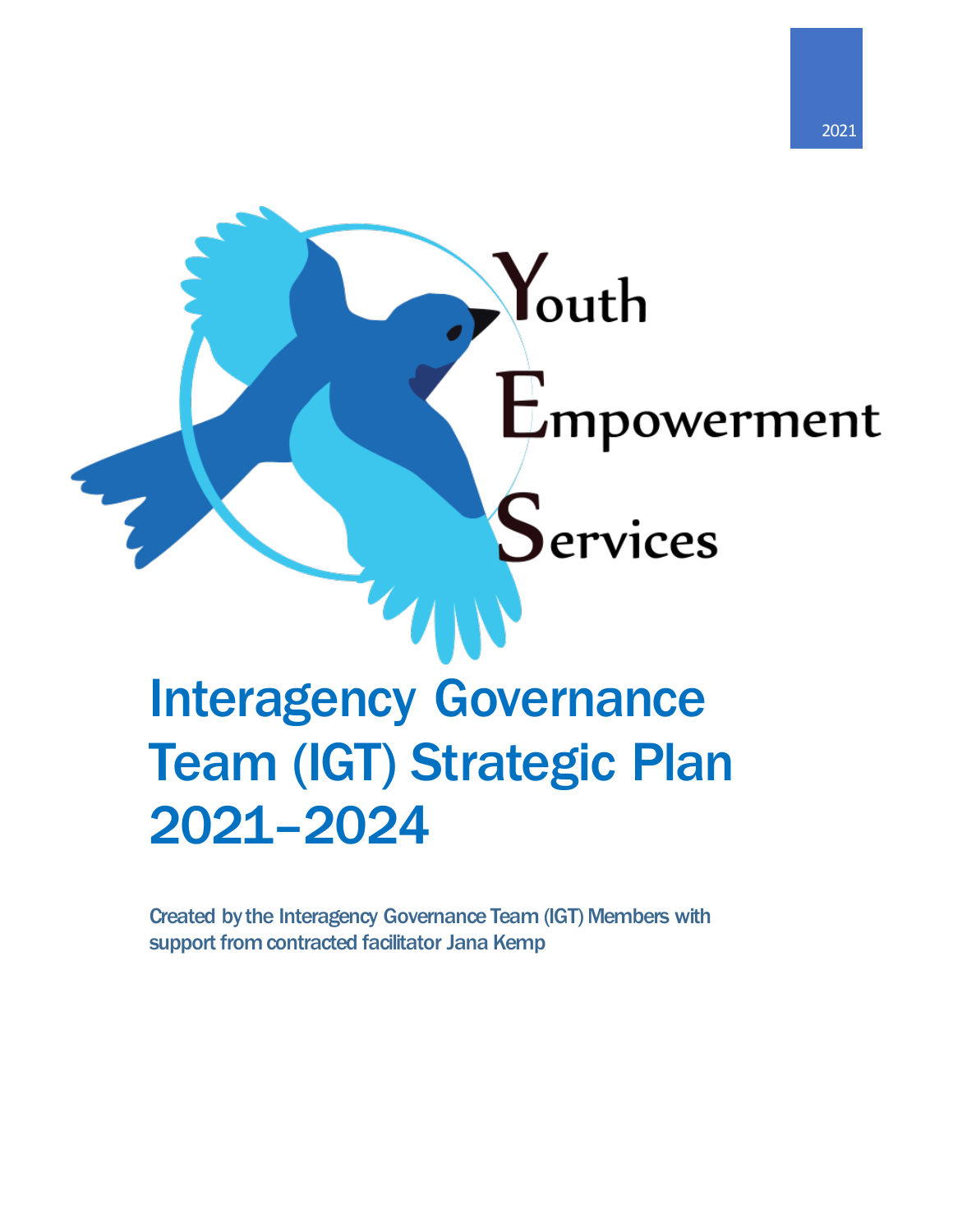

# Interagency Governance Team Strategic Plan 2021–2024

A subcommittee of the Interagency Governance Team (IGT) was appointed in January 2021 to draft a threeyear Strategic Plan. The subcommittee identified that resources to fulfill the stated goals seems to be a significant barrier to the IGT's implementation success.

Following are the recommendations of the IGT Strategic Plan subcommittee to the IGT for its approvals (July 2021) and next step planning.

| <b>Table of Contents</b> | page |
|--------------------------|------|
| <b>Mission/Vision</b>    |      |
| <b>Goals</b>             |      |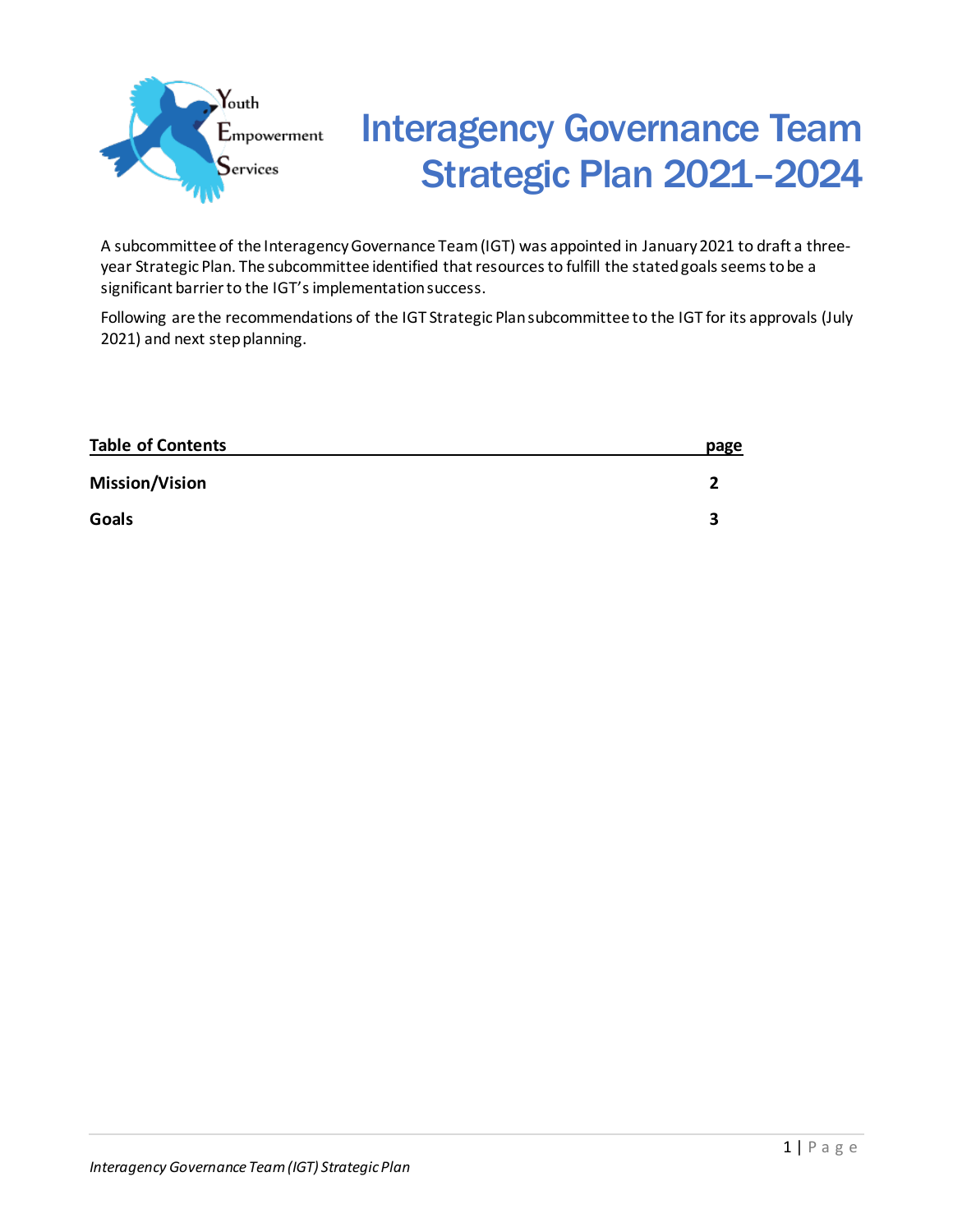# IGT Mission

As stated in the June 2015 Settlement Agreement, Appendix D of the Jeff D. class action lawsuit and refined on January 29, 2021 by the IGT Strategic Planning committee:

The mission of the Interagency Governance Team (IGT) is to collaboratively work with partners to coordinate and oversee the ongoing successful implementation of the Youth Empowerment Services (YES) system of care. In order to be successful, the IGT will:

- Serve as a vehicle for communication among partners.
- Identify and remove barriers to working collaboratively and implementing services and supports for Idaho youth and their families.
- Ensure sustainable access to appropriate levels of service for Idaho youth and their families.
- Monitor and provide feedback on implementing the Settlement Agreement.

The overarching responsibility of the Interagency Governance Team is to provide for:

- Adherence to the Settlement Agreement and Implementation Plan among constituencies.
- Steady progress in implementing agreed-upon commitments, practice improvements, and quality management, improvement, and accountability.
- Meaningful partnership with families, youth, and other community stakeholders.
- Effective use of data to inform progress in achieving cross-system outcomes.
- Appropriate interface with key advocates, including the State Legislature and the Judiciary.
- Sustainability of the YES system of care, a shared investment including vision, empowered leadership and system improvements.

# IGT Vision

By March of 2024, the IGT will have systems in place to successfully and sustainably accomplish the IGT's mission.

# **Membership**

The Idaho Behavioral Health Cooperative will appoint membership to the IGT in accordance with the IGT Bylaws.

# **Governance**

The Interagency Governance Team is governed by the Jeff D. Settlement Agreement, see paragraphs 50 and 77, and Appendix D; the Idaho Implementation Plan, see Objective 6: Governance and Interagency Collaboration; and the Quality Management Improvement and Accountability (QMIA) Plan, which may change or be amended from time to time in the future.

*NOTE: All items, visuals, and documents included in the IGT Strategic Plan will be updated as determined by the IGT Voting Membersby the identified Division of Behavioral Health Administrative Assistant.* 

### **IGT Strategic Plan Committee approved: 6/14/2021**

### **IGT Approved:**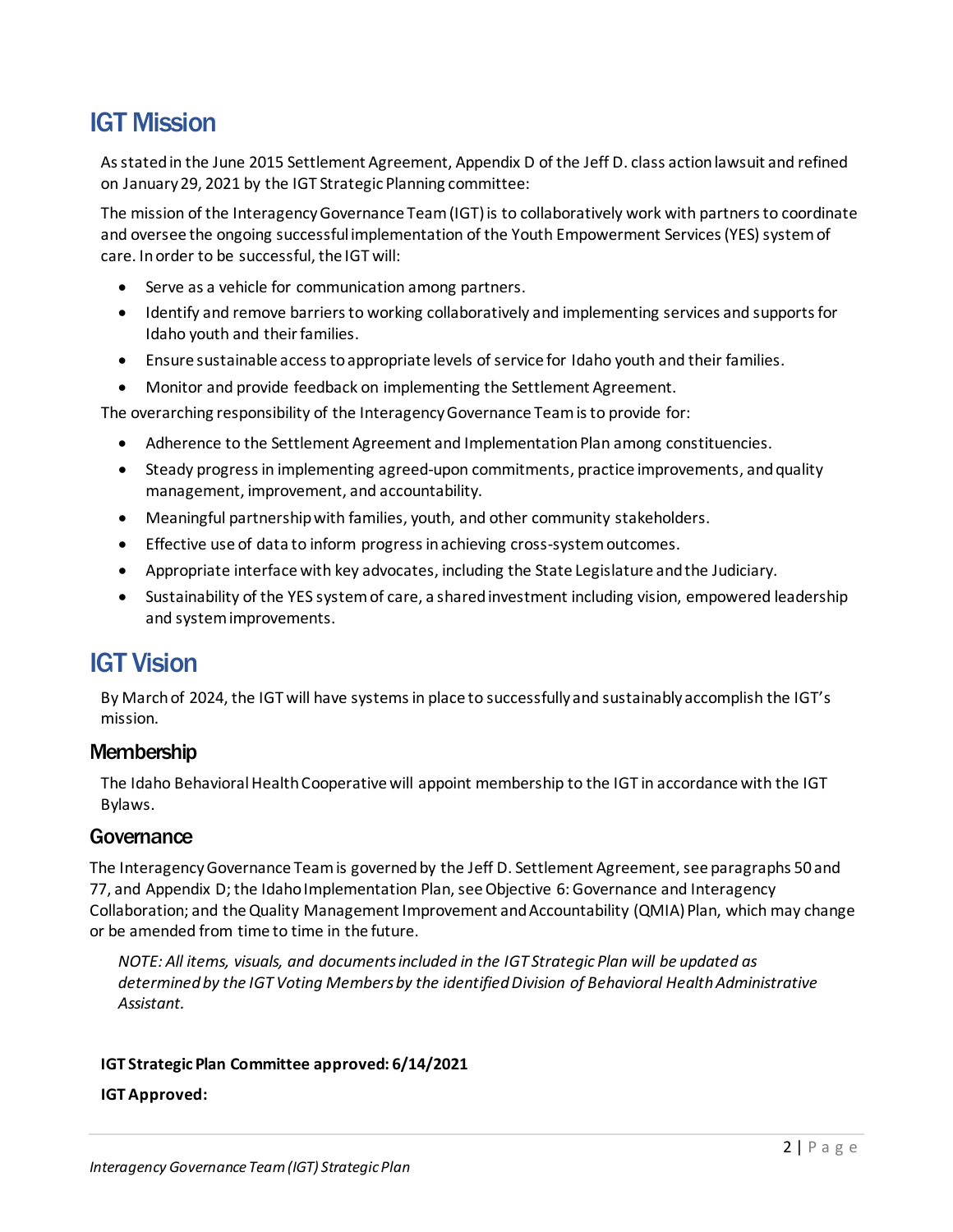# 2021 through December 2024 Interagency Governance Team Strategic Goals

# **Introduction**

Through a series of Interagency Governance Team (IGT) Strategic Planning committee meetings, the following goals were identified in accord with the Settlement Agreement and in support of the Implementation Assurance Plan once it is released.

As of June 14, 2021, the Implementation Assurance Plan has not been released from the Implementation Work Group (IWG) to the IGT or the public. The plaintiffs and the state are working to complete the plan and a matrix. As of April 14, the state is taking another look and returning it to the plaintiffs for review. In other words, negotiations are still happening, and this is why the Implementation Assurance Plan cannot yet be presented.

During the course of committee meetings, these items were identified and acknowledged as statements of fact and of business operations needed to ensure the YES system of care implementation success and its sustainability:

- The IGT understands that if services are underutilized, sustainability is unlikely to occur.
- The IGT understands that the IDHW Division of Medicaid and Division of Behavioral Health, the backbones of YES, are currently under-staffed and under-resourced.
- The IGT recognizes a need to prioritize work that can actually be accomplished, completed, and delivered. An IGT Operational Handbook was drafted from the early meetings of the Strategic Planning Committee to address month over month responsibilities as they were understood to exist at the time of this Strategic Plan documentation, and with the understanding that additional responsibilities will be added as needed. It is also understood that additional goals and roles that support the IGT's duties can be added as they are identified as priorities upon which to act.

# Goal 1

The IGT will identify what human resources and potential additional resources are needed to fully implement its obligations under the Settlement Agreement, the Implementation Plan and the QMIA Plan; and where the resources might be found to accomplish the ongoing YES system of care work*.*

- **1.a** The IGT will identify a clear and actionable process for gathering information, accessing and assessing data, supervising or monitoring committees and workgroups, and securing project support (including administrative support) that includes the identification of whom will accomplish what by when and what may be done in the event that resources are not available to meet all of the IGT's obligations or priorities.
- **1.b** Complete an IGT Operational Guidelines handbook or procedural manual (per 2015 documents).

# Goal 2

Consistent with the final Implementation Assurance Plan (IAP), the IGT will prioritize the implementation and oversight of these program elements:

- 1. Care/Case Management
- 2. Crisis System
- 3. Intensive Services Continuum (treatment, foster care, etc.)
- 4. Due Process for YES Class Members